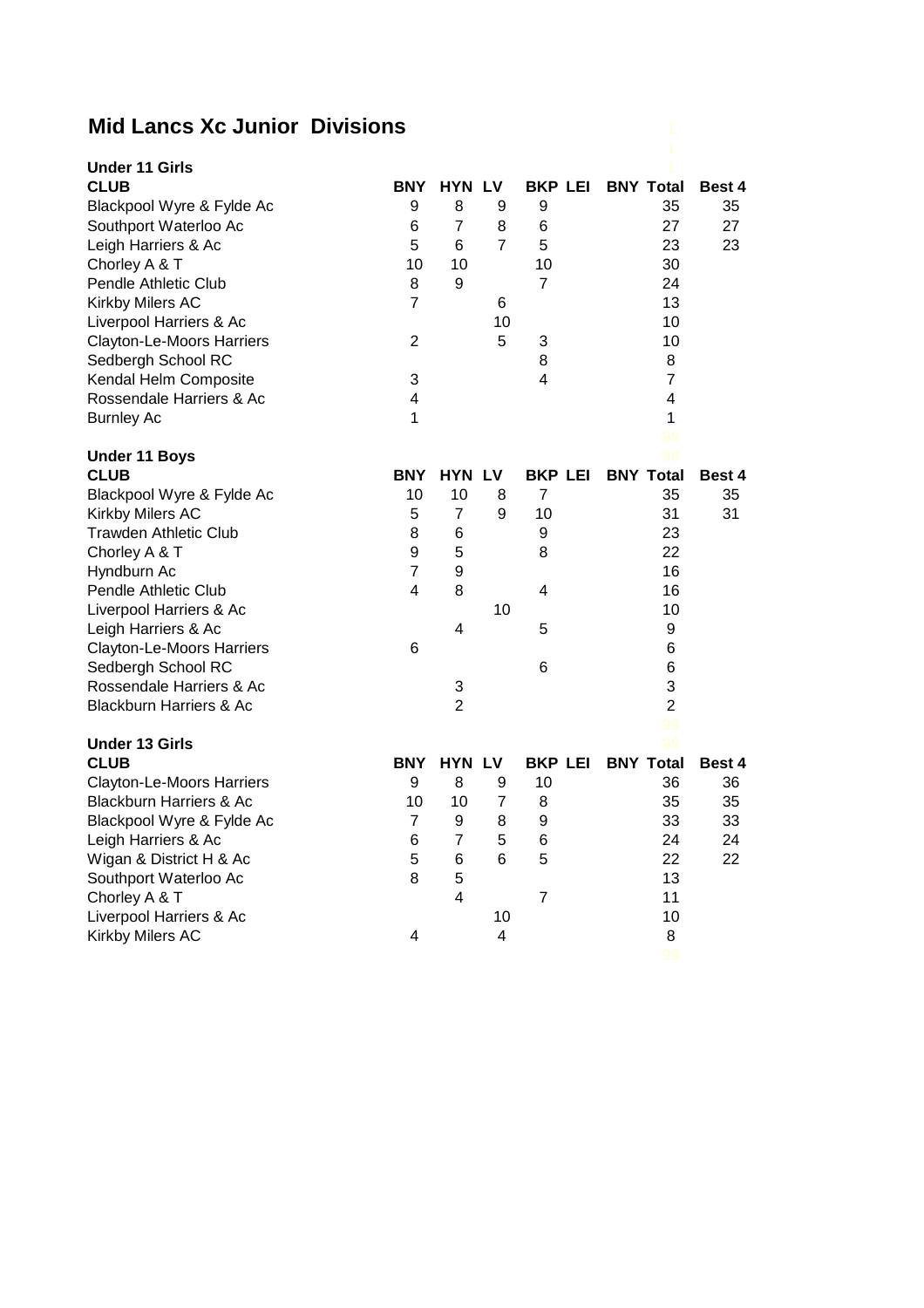| <b>Under 13Boys</b>                |                |                           |                |                |                  |        |
|------------------------------------|----------------|---------------------------|----------------|----------------|------------------|--------|
| <b>CLUB</b>                        | <b>BNY</b>     | <b>HYN LV</b>             |                | <b>BKP LEI</b> | <b>BNY Total</b> | Best 4 |
| <b>Blackburn Harriers &amp; Ac</b> | $\overline{7}$ | 10                        | 10             | 8              | 35               | 35     |
| Kendal Helm Composite              | 10             | $\overline{7}$            | 8              | 10             | 35               | 35     |
| Chorley A & T                      | 9              | 9                         | $\overline{7}$ | 9              | 34               | 34     |
| Leven Valley AC                    | 5              | 6                         | 6              |                | 17               |        |
| Southport Waterloo Ac              | 8              | 8                         |                |                | 16               |        |
| Blackpool Wyre & Fylde Ac          | 4              | 5                         |                | 6              | 15               |        |
| Liverpool Harriers & Ac            |                |                           | 9              |                | 9                |        |
| Sedbergh School RC                 |                |                           |                | $\overline{7}$ | $\overline{7}$   |        |
| <b>Barlick Fell Runners</b>        | 6              |                           |                |                | 6                |        |
| Liverpool Pembroke Sefton          |                |                           | 5              |                | 5                |        |
| <b>Pendle Athletic Club</b>        |                | 4                         |                |                | 4                |        |
| <b>Preston Harriers</b>            |                |                           | 4              |                | $\overline{4}$   |        |
| <b>Trawden Athletic Club</b>       | 3              |                           |                |                | 3                |        |
| Rossendale Harriers & Ac           |                | 3                         |                |                | 3                |        |
| Hyndburn Ac                        | 2              |                           |                |                | $\overline{2}$   |        |
|                                    |                |                           |                |                | 99               |        |
| <b>Under 15 Girls</b>              |                |                           |                |                | 99               |        |
| <b>CLUB</b>                        | <b>BNY</b>     | <b>HYN LV</b>             |                | <b>BKP LEI</b> | <b>BNY Total</b> | Best 4 |
| Lancaster & Morecambe Ac           | 8              | 10                        | 6              | $\overline{7}$ | 31               | 31     |
| Liverpool Pembroke Sefton          | 9              |                           | 8              | 10             | 27               |        |
| Blackpool Wyre & Fylde Ac          | 6              |                           | $\overline{7}$ | 8              | 21               |        |
| Kendal Helm Composite              | 10             |                           | 10             |                | 20               |        |
| <b>Blackburn Harriers &amp; Ac</b> |                | 9                         | 5              | 5              | 19               |        |
| <b>Preston Harriers</b>            | 5              | 8                         |                |                | 13               |        |
| Chorley A & T                      | $\overline{7}$ |                           |                | 6              | 13               |        |
| Liverpool Harriers & Ac            |                |                           | 9              |                | 9                |        |
| Sedbergh School RC                 |                |                           |                | 9              | 9                |        |
|                                    |                |                           |                |                | 99               |        |
| <b>Under 15 Boys</b>               |                |                           |                |                | 99               |        |
| <b>CLUB</b>                        | <b>BNY</b>     | <b>HYN LV</b>             |                | <b>BKP LEI</b> | <b>BNY Total</b> | Best 4 |
| Southport Waterloo Ac              | 10             | 8                         | 8              | 10             | 36               | 36     |
| Kendal Helm Composite              | 9              | 9                         | 7              | 9              | 34               | 34     |
| <b>Blackburn Harriers &amp; Ac</b> | 5              | 6                         | 9              | 8              | 28               | 28     |
| Blackpool Wyre & Fylde Ac          | $\overline{2}$ | 5                         | 3              | $\overline{7}$ | 17               | 17     |
| Lancaster & Morecambe Ac           | 4              | $\ensuremath{\mathsf{3}}$ | 4              | 5              | 16               | 16     |
| <b>Preston Harriers</b>            |                | 10                        |                | 6              | 16               |        |
| Liverpool Pembroke Sefton          | 6              | $\overline{7}$            | $\overline{c}$ |                | 15               |        |
| Leven Valley AC                    | $\overline{7}$ |                           | 6              |                | 13               |        |
| Chorley A & T                      | 8              | 4                         |                |                | 12               |        |
| Liverpool Harriers & Ac            |                |                           | 10             |                | 10               |        |
| Kirkby Milers AC                   |                |                           | 5              |                | 5                |        |
| Sedbergh School RC                 |                |                           |                | 4              | 4                |        |
| Leigh Harriers & Ac                | 3              |                           |                |                | 3                |        |
| Clayton-Le-Moors Harriers          | 1              |                           |                |                | 1                |        |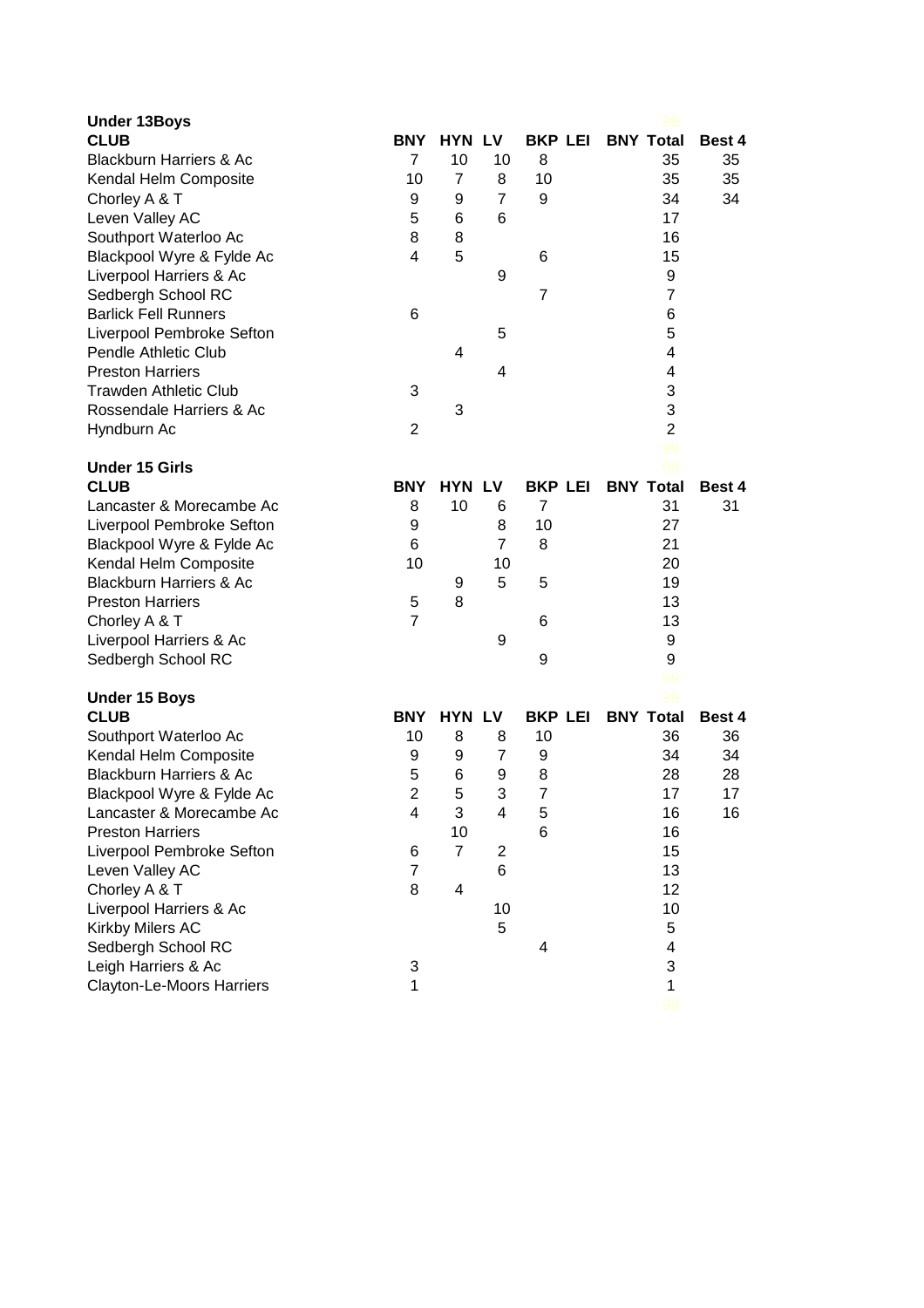| <b>Under 17 Women</b>              |                |                |                |                |                  |        |
|------------------------------------|----------------|----------------|----------------|----------------|------------------|--------|
| <b>CLUB</b>                        | <b>BNY</b>     | <b>HYN LV</b>  |                | <b>BKP LEI</b> | <b>BNY Total</b> | Best 4 |
| <b>Blackburn Harriers &amp; Ac</b> |                | 10             | 10             | 10             | 30               |        |
| <b>Preston Harriers</b>            | 10             | 9              | 9              |                | 28               |        |
| Blackpool Wyre & Fylde Ac          | 8              | 8              |                | 6              | 22               |        |
| <b>Clayton-Le-Moors Harriers</b>   | 9              |                |                | 8              | 17               |        |
| Lancaster & Morecambe Ac           |                | $\overline{7}$ |                | 7              | 14               |        |
| Sedbergh School RC                 |                |                |                | 9              | 9                |        |
| Liverpool Harriers & Ac            |                |                | 8              |                | 8                |        |
| Chorley A & T                      |                |                | $\overline{7}$ |                | $\overline{7}$   |        |
|                                    |                |                |                |                | 99               |        |
| <b>Under 17 Men</b>                |                |                |                |                | 99               |        |
| <b>CLUB</b>                        | <b>BNY</b>     | <b>HYN LV</b>  |                | <b>BKP LEI</b> | <b>BNY Total</b> | Best 4 |
| <b>Blackburn Harriers &amp; Ac</b> | 9              | 10             | 7              | 10             | 36               | 36     |
| <b>Preston Harriers</b>            | 10             | 8              | 9              |                | 27               |        |
| Chorley A & T                      | 8              |                | 10             |                | 18               |        |
| Sedbergh School RC                 | 6              |                |                | 9              | 15               |        |
| Kendal Helm Composite              |                | 9              |                |                | 9                |        |
| Liverpool Harriers & Ac            |                |                | 8              |                | 8                |        |
| Blackpool Wyre & Fylde Ac          | $\overline{7}$ |                |                |                | $\overline{7}$   |        |
| Lancaster & Morecambe Ac           |                | $\overline{7}$ |                |                | $\overline{7}$   |        |
| Wigan & District H & Ac            |                |                | 6              |                | 6                |        |
|                                    |                |                |                |                | 99               |        |
| <b>Under 20 Women</b>              |                |                |                |                | 99               |        |
| <b>CLUB</b>                        | <b>BNY</b>     | <b>HYN LV</b>  |                | <b>BKP LEI</b> | <b>BNY Total</b> | Best 4 |
| <b>Lancaster University</b>        | 10             |                | 10             |                | 20               |        |
| Sedbergh School RC                 | 8              |                |                | 10             | 18               |        |
| Southport Waterloo Ac              | 9              |                |                |                | 9                |        |
|                                    |                |                |                |                | 99               |        |
| Under 20 Men                       |                |                |                |                |                  |        |
| <b>CLUB</b>                        | <b>BNY</b>     | <b>HYN LV</b>  |                | <b>BKP LEI</b> | <b>BNY Total</b> | Best 4 |
| <b>Lancaster University</b>        | 10             |                | 10             | 10             | 30               |        |
| Sedbergh School RC                 |                |                |                | 9              | 9                |        |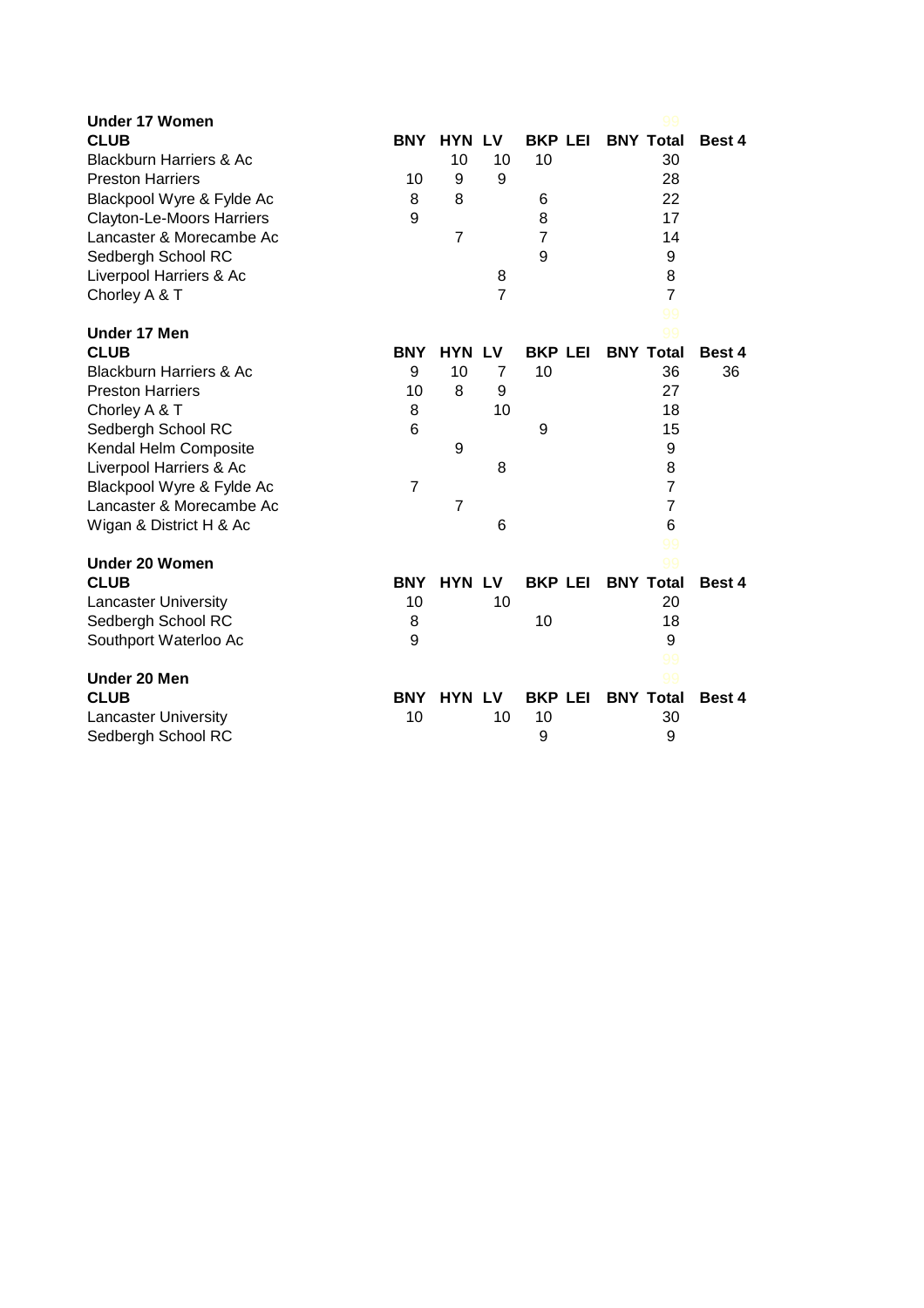## **Mid Lancs Xc Senior Women's and Vets' Divisions** 99

| <b>Division 1</b>                                               |                | BNY HYN        | LV                  |                         |             | <b>BKP LEI BNY Total</b> | Best 4   |
|-----------------------------------------------------------------|----------------|----------------|---------------------|-------------------------|-------------|--------------------------|----------|
| <b>Lancaster University</b>                                     | 7              | $\overline{7}$ | 5                   | 6                       |             | 25                       | 25       |
| <b>Preston Harriers</b>                                         | 4              | 6              | $\overline{7}$      | $\overline{7}$          |             | 24                       | 24       |
| Lytham St Annes Rr Club                                         | 5              | 5              | 3                   | 4                       |             | 17                       | 17       |
| <b>Blackburn Harriers &amp; Ac</b>                              | 6              | $\overline{2}$ | 6                   | $\overline{\mathbf{c}}$ |             | 16                       | 16       |
| Wigan & District H & Ac                                         | $\overline{c}$ | 4              | 4                   | 3                       |             | 13                       | 13       |
| Blackpool Wyre & Fylde Ac                                       | $\mathbf{1}$   | 3              | $\overline{2}$      | 5                       |             | 11                       | 11       |
| Clayton-Le-Moors Harriers                                       | 3              | 1              | 1                   | 1                       |             | 6                        | 6        |
| <b>Division 2</b>                                               | <b>BNY</b>     | <b>HYN</b>     | LV                  | <b>BKP</b>              |             | LEI BNY Total            | Best 4   |
| Southport Waterloo Ac                                           | 7              | 7              | 6                   | 6                       |             | 26                       | 26       |
| Lancaster & Morecambe Ac                                        | 4              | 6              | 5                   | 5                       |             | 20                       | 20       |
| Sedbergh School RC                                              | 5              |                |                     | $\overline{7}$          |             | 12                       |          |
| Kendal Amateur Athletic Club                                    | 6              |                | 4                   |                         |             | 10                       |          |
| Liverpool Pembroke Sefton                                       |                |                | $\overline{7}$      |                         |             | $\overline{7}$           |          |
|                                                                 |                |                |                     |                         |             |                          |          |
| <b>Division 3</b>                                               | <b>BNY</b>     | <b>HYN</b>     | LV                  |                         | BKP LEI BNY | <b>Total</b>             | Best 4   |
| <b>Walney Wind Cheetahs</b><br>Wigan & District H & Ac<br>'B'   | 1<br>1         | 9<br>6         | 8<br>$\overline{2}$ | 7<br>4                  |             | 25<br>13                 | 25<br>13 |
|                                                                 | 1              | 1              | 1                   | 9                       |             | 12                       | 12       |
| Blackpool Wyre & Fylde Ac 'B'<br><b>Preston Harriers</b><br>'B' | 1              | 1              | 6                   | 1                       |             | 9                        | 9        |
| Wesham Road Runners & Ac                                        | 1              | 3              | 1                   | 1                       |             | 6                        | 6        |
| Wigan Phoenix                                                   | $\overline{7}$ | 8              |                     | 10                      |             | 25                       |          |
| Skelmersdale Boundary H                                         |                | 10             | 7                   | 6                       |             | 23                       |          |
| Chorley A & T                                                   | 8              | $\overline{7}$ |                     | 8                       |             | 23                       |          |
| <b>Lancaster University</b><br>'B'                              | 10             |                | 4                   | 5                       |             | 19                       |          |
| <b>Garstang Running Club</b>                                    | 9              | 2              |                     |                         |             | 11                       |          |
| Leven Valley AC                                                 |                |                | 10                  |                         |             | 10                       |          |
| Liverpool Harriers & Ac                                         |                |                | 9                   |                         |             | 9                        |          |
| Lytham St Annes Rr Club<br>'B'                                  |                | 5              | 1                   | 3                       |             | 9                        |          |
| <b>Blackburn Harriers &amp; Ac</b><br>'B'                       | 6              |                | 1                   |                         |             | $\overline{7}$           |          |
| Rossendale Harriers & Ac                                        |                | 1              | 5                   | 1                       |             | $\overline{7}$           |          |
| <b>Trawden Athletic Club</b>                                    | 5              | 1              |                     |                         |             | 6                        |          |
| Astley & Tyldesley RR                                           |                | 4              | 1                   |                         |             | 5                        |          |
| 'B'<br>Southport Waterloo Ac                                    | 4              |                | 1                   |                         |             | 5                        |          |
| Clayton-Le-Moors Harriers 'B'                                   | ٩              | 1              |                     | 1                       |             | 5                        |          |
| Liverpool Pembroke Sefton 'B'                                   |                |                | 3                   |                         |             | 3                        |          |
| <b>Red Rose Road Runners</b>                                    | 1              | 1              |                     | 1                       |             | 3                        |          |
| Wesham Road Runners & Ac 'B'                                    | 1              | 1              |                     | 1                       |             | 3                        |          |
| <b>Glaxo Hoad Hill Harriers</b>                                 |                |                | 1                   | $\overline{2}$          |             | 3                        |          |
| Chorley A & T<br>'B'                                            | 2              |                |                     |                         |             | $\overline{2}$           |          |
| <b>Trawden Athletic Club</b><br>'B'                             | 1              | 1              |                     |                         |             | $\overline{2}$           |          |
| <b>Walney Wind Cheetahs</b><br>'B'                              |                | 1              |                     | 1                       |             | $\overline{2}$           |          |
| <b>Barlick Fell Runners</b>                                     | 1              |                |                     |                         |             | 1                        |          |
| <b>Thornton Cleveleys RC</b>                                    |                | 1              |                     |                         |             | 1                        |          |
| Astley & Tyldesley RR<br>Έ                                      |                | 1              |                     |                         |             | 1                        |          |
| Leigh Harriers & Ac                                             |                |                | 1                   |                         |             | 1                        |          |
| Skelmersdale Boundary H<br>'B'                                  |                |                | 1                   |                         |             | 1                        |          |
| Kirkby Milers AC                                                |                |                |                     | 1                       |             | 1                        |          |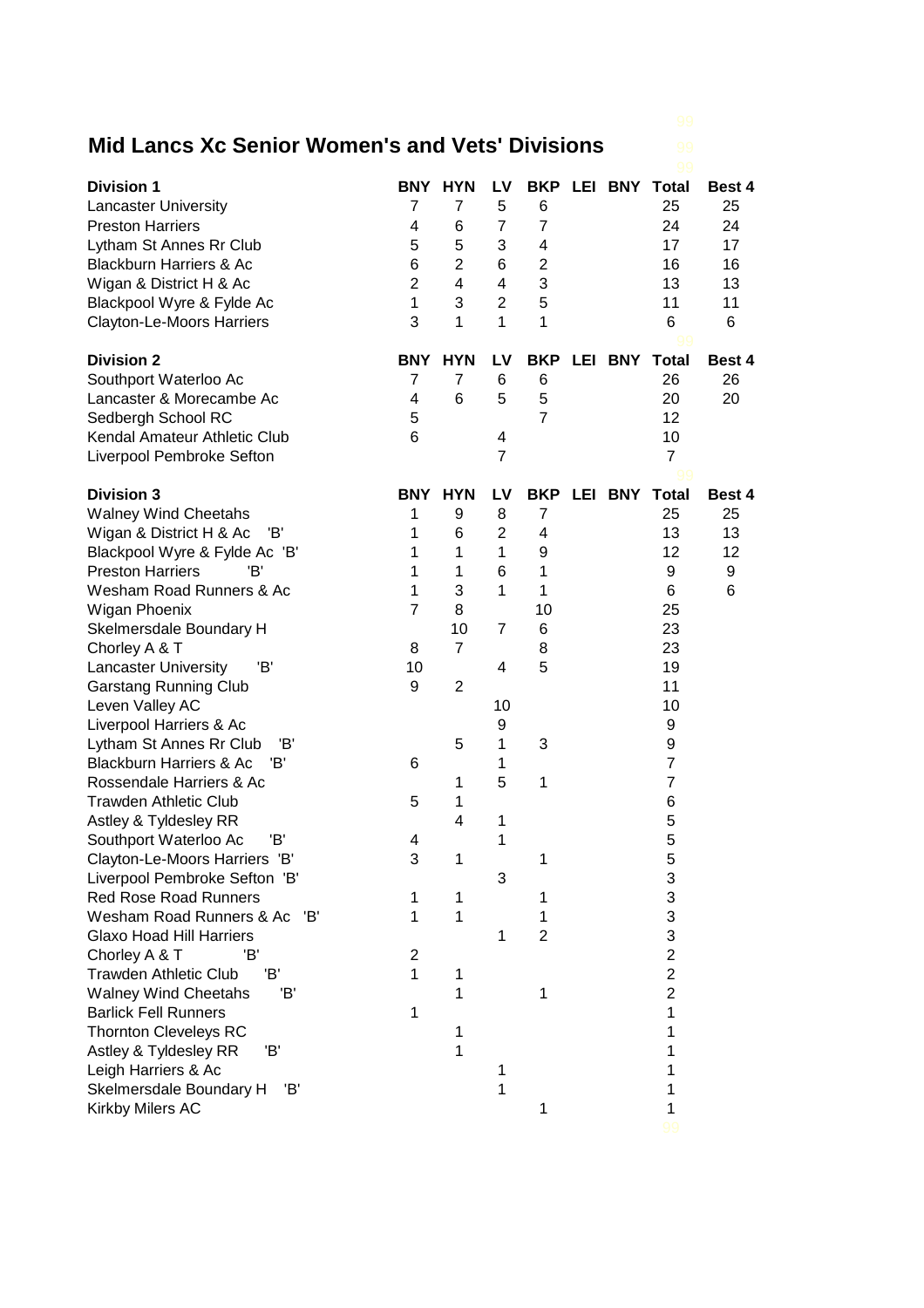| Vet 35 Teams                                                 |                  |                |                |                |                          |               |
|--------------------------------------------------------------|------------------|----------------|----------------|----------------|--------------------------|---------------|
| <b>CLUB</b>                                                  | <b>BNY</b>       | <b>HYN LV</b>  |                |                | <b>BKP LEI BNY Total</b> | Best 4        |
| Lytham St Annes Rr Club                                      | 10               | 10             | 9              | 9              | 38                       | 38            |
| <b>Walney Wind Cheetahs</b>                                  | 1                | 8              | 7              | 3              | 19                       | 19            |
| Blackpool Wyre & Fylde Ac                                    | $\overline{2}$   | 1              | 5              | 10             | 18                       | 18            |
| Wigan & District H & Ac                                      | $\mathbf{1}$     | $\overline{7}$ | $\overline{2}$ | $\overline{7}$ | 17                       | 17            |
| Southport Waterloo Ac                                        | $6\phantom{1}6$  | 5              | 3              | 1              | 15                       | 15            |
| <b>Preston Harriers</b>                                      | 1                | 3              | 4              | 5              | 13                       | 13            |
| Lancaster & Morecambe Ac                                     | 1                | 1              | 1              | 6              | 9                        | 9             |
| Clayton-Le-Moors Harriers                                    | 5                | 1              | 1              | 1              | 8                        | 8             |
| Wesham Road Runners & Ac                                     | 1                | 1              | 1              | 1              | 4                        | 4             |
| Wigan Phoenix                                                | 9                | 6              |                | 8              | 23                       |               |
| Skelmersdale Boundary H                                      |                  | 9              | 6              | $\overline{c}$ | 17                       |               |
| Chorley A & T                                                | 8                | 4              |                | $\overline{4}$ | 16                       |               |
| Liverpool Pembroke Sefton                                    |                  |                | 10             |                | 10                       |               |
| <b>Blackburn Harriers &amp; Ac</b>                           | 7                |                | 1              | 1              | 9                        |               |
| Leven Valley AC                                              |                  |                | 8              |                | 8                        |               |
| <b>Trawden Athletic Club</b>                                 | 4                | 1              |                |                | 5                        |               |
| <b>Garstang Running Club</b>                                 | 3                | 1              |                |                | 4                        |               |
| Astley & Tyldesley RR                                        |                  | $\overline{2}$ | 1              |                | 3<br>3                   |               |
| <b>Red Rose Road Runners</b>                                 | 1                | 1              |                | 1              | 1                        |               |
| <b>Barlick Fell Runners</b>                                  | 1                | 1              |                |                | 1                        |               |
| <b>Thornton Cleveleys RC</b><br>Kendal Amateur Athletic Club |                  |                | 1              |                | 1                        |               |
| Leigh Harriers & Ac                                          |                  |                | 1              |                | 1                        |               |
| Rossendale Harriers & Ac                                     |                  |                | 1              |                | 1                        |               |
|                                                              |                  |                |                |                | 99                       |               |
| Vet 45 Teams                                                 |                  |                |                |                |                          |               |
| <b>CLUB</b>                                                  | <b>BNY</b>       | <b>HYN LV</b>  |                | <b>BKP LEI</b> | <b>BNY Total</b>         | Best 4        |
| Lytham St Annes Rr Club                                      | 10               | 10             | 10             | 9              | 39                       | 39            |
| Blackpool Wyre & Fylde Ac                                    | 5                | 3              | 9              | 10             | 27                       | 27            |
| <b>Preston Harriers</b>                                      | 3                | 1              | 3              | 4              | 11                       | 11            |
| Southport Waterloo Ac                                        | $\boldsymbol{9}$ | $\overline{7}$ | 8              |                | 24                       |               |
| <b>Blackburn Harriers &amp; Ac</b>                           | 8                |                | 6              | 8              | 22                       |               |
| Wigan & District H & Ac                                      |                  | 8              | $\overline{7}$ |                | 15                       |               |
| Skelmersdale Boundary H                                      |                  | 9              | 5              |                | 14                       |               |
| Clayton-Le-Moors Harriers                                    | 7                | 2              |                | 5              | 14                       |               |
| Wesham Road Runners & Ac                                     | 4                | 4              |                | 6              | 14                       |               |
| <b>Walney Wind Cheetahs</b>                                  |                  | 6              |                | $\overline{7}$ | 13                       |               |
| Lancaster & Morecambe Ac                                     | 6                | 5              |                |                | 11                       |               |
| Kendal Amateur Athletic Club                                 |                  |                | 4              |                | 4                        |               |
| <b>Trawden Athletic Club</b>                                 |                  | 1              |                |                | 1                        |               |
|                                                              |                  |                |                |                |                          |               |
| Vet 55 Teams<br><b>CLUB</b>                                  | <b>BNY</b>       | <b>HYN LV</b>  |                | <b>BKP LEI</b> | <b>BNY Total</b>         | Best 4        |
| Lytham St Annes Rr Club                                      | 10               | 10             |                | 9              | 29                       |               |
| Clayton-Le-Moors Harriers                                    | 9                | 9              |                | 10             | 28                       |               |
| <b>Preston Harriers</b>                                      |                  | $\overline{7}$ |                | 8              | 15                       |               |
| Kendal Amateur Athletic Club                                 |                  |                | 10             |                | 10                       |               |
| <b>Trawden Athletic Club</b>                                 |                  | 8              |                |                | 8                        |               |
|                                                              |                  |                |                |                |                          |               |
| Vet 65 Teams                                                 |                  |                |                |                |                          |               |
| <b>CLUB</b>                                                  | BNY              | <b>HYN LV</b>  |                | <b>BKP LEI</b> | <b>BNY Total</b>         | <b>Best 4</b> |
| <b>Clayton-Le-Moors Harriers</b>                             |                  | 10             |                | 10             | 20                       |               |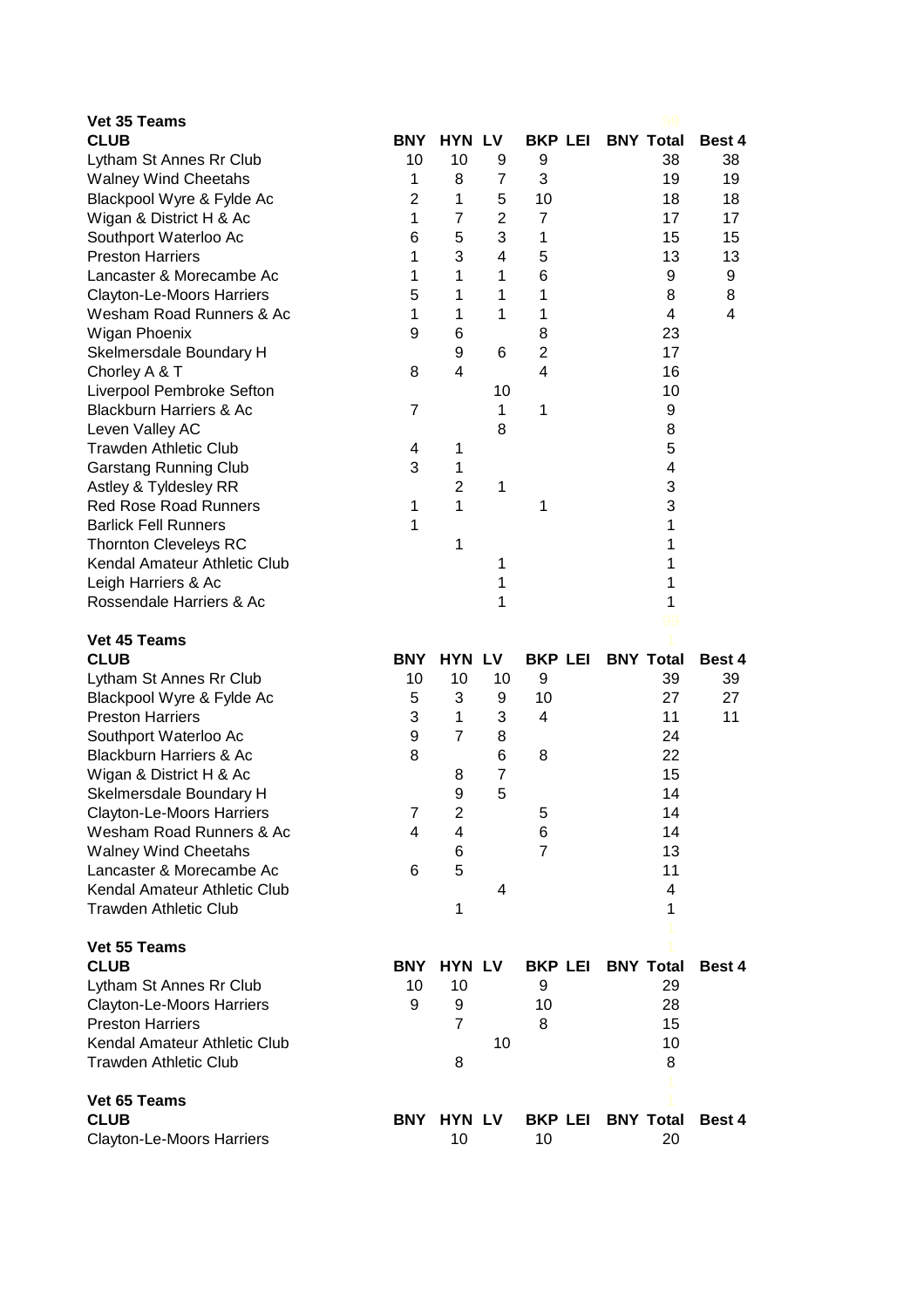## **Mid Lancs Xc Senior Men's and Vets' Divisions** 1

| <b>Division 1</b>                  | BNY.           | <b>HYN</b>     | LV                  |                     |               | <b>BKP LEI BNY Total</b>   | Best 4        |
|------------------------------------|----------------|----------------|---------------------|---------------------|---------------|----------------------------|---------------|
| <b>Lancaster University</b>        | 6              | 7              | 7                   | $\overline{7}$      |               | 27                         | 27            |
| <b>Preston Harriers</b>            | $\overline{7}$ | 6              | 6                   | 5                   |               | 24                         | 24            |
| <b>Glaxo Hoad Hill Harriers</b>    | $\overline{2}$ | 4              | 5                   | 3                   |               | 14                         | 14            |
| <b>Clayton-Le-Moors Harriers</b>   | 4              | $\overline{2}$ | 3                   | $\overline{2}$      |               | 11                         | 11            |
| Wesham Road Runners & Ac           | 5              | 5              |                     | $6\phantom{1}6$     |               | 16                         |               |
| <b>Blackburn Harriers &amp; Ac</b> | 3              |                | 4                   |                     |               | $\overline{7}$             |               |
| Lytham St Annes Rr Club            |                | 3              |                     | 4                   |               | $\overline{7}$             |               |
|                                    |                |                |                     |                     |               |                            |               |
| <b>Division 2</b>                  | <b>BNY</b>     | <b>HYN</b>     | LV                  | <b>BKP</b>          |               | <b>LEI BNY Total</b><br>27 | Best 4        |
| Southport Waterloo Ac              | 7              | 7<br>4         | $\overline{7}$<br>5 | 6<br>$\overline{7}$ |               |                            | 27            |
| Kendal Amateur Athletic Club       | 4              | 5              | 3                   |                     |               | 20                         | 20            |
| Wigan & District H & Ac            | 3<br>6         |                | 6                   | 3<br>5              |               | 14                         | 14            |
| Lancaster & Morecambe Ac           | 5              |                | $\overline{2}$      |                     |               | 17                         |               |
| Leven Valley AC                    |                | 6<br>3         | $\overline{4}$      | 4                   |               | 13                         |               |
| Kirkby Milers AC                   | $\overline{2}$ | $\overline{2}$ |                     |                     |               | 11<br>4                    |               |
| <b>Trawden Athletic Club</b>       |                |                |                     |                     |               |                            |               |
| <b>Division 3</b>                  | BNY            | <b>HYN</b>     | LV                  | <b>BKP</b>          | LEI BNY Total |                            | Best 4        |
| <b>Red Rose Road Runners</b>       | $\overline{7}$ | $\overline{7}$ | 6                   | 4                   |               | 24                         | 24            |
| <b>Preston Harriers</b><br>'B'     | 6              | 5              | 5                   | $\overline{7}$      |               | 23                         | 23            |
| Wesham Road Runners & Ac<br>'B'    | 5              | 6              |                     | 6                   |               | 17                         |               |
| Lancaster & Morecambe Ac 'B'       |                |                | $\overline{7}$      |                     |               | $\overline{7}$             |               |
| 'B'<br><b>Lancaster University</b> |                |                |                     | 5                   |               | 5                          |               |
|                                    |                |                |                     |                     |               |                            |               |
| <b>Division 4</b>                  | BNY            | <b>HYN</b>     | LV                  | <b>BKP</b>          |               | <b>LEI BNY Total</b>       | <b>Best 4</b> |
| 'B'<br>Southport Waterloo Ac       | $\overline{7}$ | 5              | 8                   | 6                   |               | 26                         | 26            |
| <b>Walney Wind Cheetahs</b>        | 6              | $\overline{2}$ | 3                   | $\overline{4}$      |               | 15                         | 15            |
| Liverpool Pembroke Sefton          | 9              | 10             | 9                   |                     |               | 28                         |               |
| Blackpool Wyre & Fylde Ac          | 8              | 9              |                     | 9                   |               | 26                         |               |
| Sedbergh School RC                 | 10             |                |                     | 8                   |               | 18                         |               |
| Liverpool Pembroke Sefton 'B'      |                | 8              | 7                   |                     |               | 15                         |               |
| Liverpool Harriers & Ac            |                |                | 10                  |                     |               | 10                         |               |
| Skelmersdale Boundary H            |                | 4              | 6                   |                     |               | 10                         |               |
| Rossendale Harriers & Ac           |                |                |                     | 10                  |               | 10                         |               |
| Wigan & District H & Ac<br>'B'     |                | 3              | 4                   |                     |               | $\overline{7}$             |               |
| Wigan Phoenix                      |                | $\overline{7}$ |                     |                     |               | 7                          |               |
| <b>Garstang Running Club</b>       | 4              |                |                     | 3                   |               | 7                          |               |
| Blackpool Wyre & Fylde Ac 'B'      |                |                |                     | $\overline{7}$      |               | 7                          |               |
| Chorley A & T                      |                | 6              |                     |                     |               | 6                          |               |
| Red Rose Road Runners<br>Έ,        | $\overline{2}$ | 1              | $\overline{c}$      |                     |               | 5                          |               |
| Clayton-Le-Moors Harriers 'B'      | 5              |                |                     |                     |               | 5                          |               |
| Kirkby Milers AC<br>'B'            |                |                | 5                   |                     |               | 5                          |               |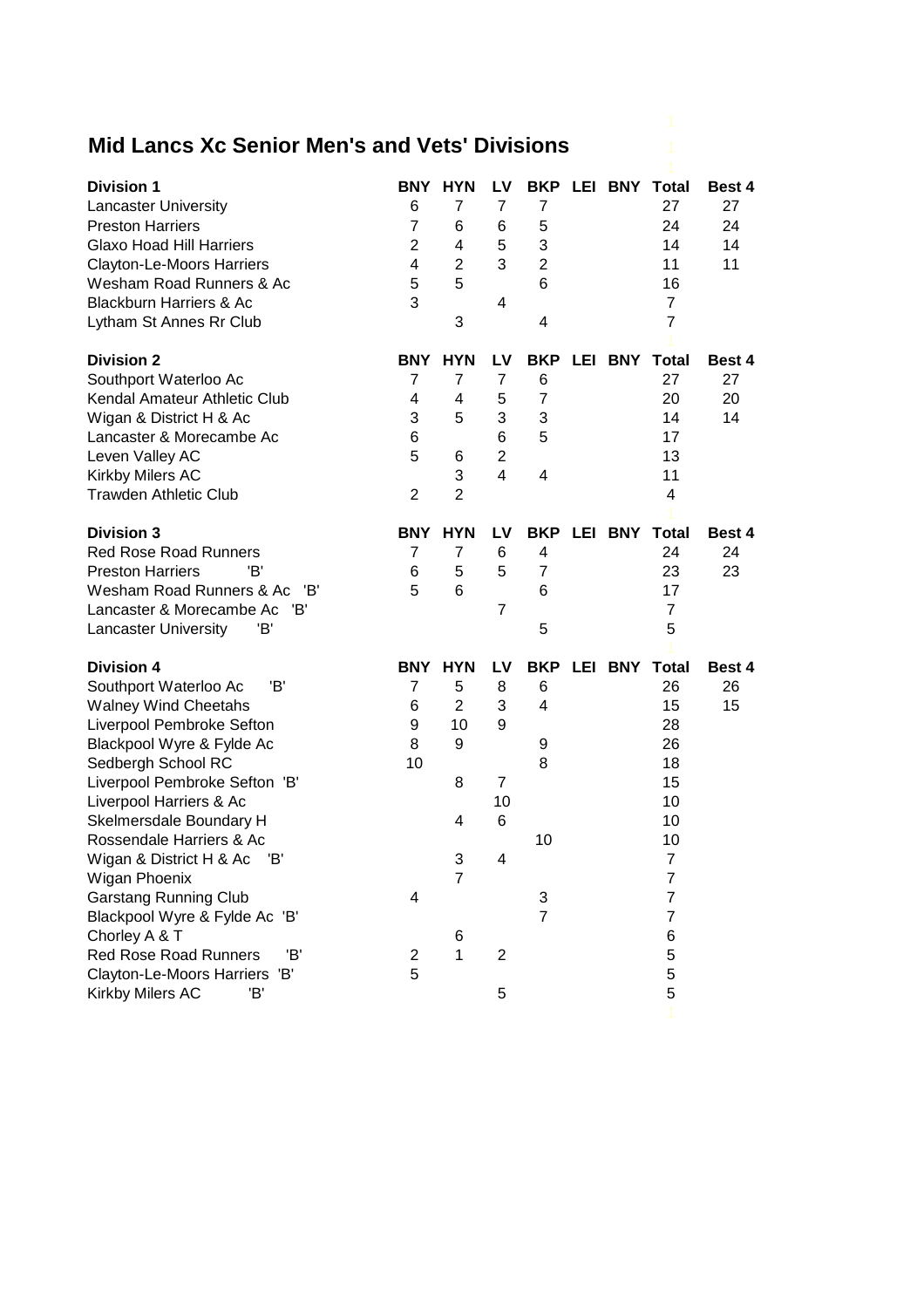## **Vet 40 Teams**

| <b>Vet 40 Teams</b>                                                                                                                                                                                                                                                                                                                                                                                                                                                                                                                                     |                                                                                              |                                                                                                 |                                                                                |                                                                                                                  |                  |                                                                                                                          |                                                 |
|---------------------------------------------------------------------------------------------------------------------------------------------------------------------------------------------------------------------------------------------------------------------------------------------------------------------------------------------------------------------------------------------------------------------------------------------------------------------------------------------------------------------------------------------------------|----------------------------------------------------------------------------------------------|-------------------------------------------------------------------------------------------------|--------------------------------------------------------------------------------|------------------------------------------------------------------------------------------------------------------|------------------|--------------------------------------------------------------------------------------------------------------------------|-------------------------------------------------|
| <b>Division 1</b><br>Southport Waterloo Ac<br><b>Preston Harriers</b><br><b>Glaxo Hoad Hill Harriers</b><br><b>Red Rose Road Runners</b><br>Lancaster & Morecambe Ac<br>Wesham Road Runners & Ac<br>Wigan & District H & Ac                                                                                                                                                                                                                                                                                                                             | 7<br>6<br>$\overline{2}$<br>3<br>5<br>4<br>1                                                 | BNY HYN<br>7<br>4<br>3<br>$\overline{2}$<br>5<br>6                                              | LV.<br>$\overline{7}$<br>3<br>4<br>$\overline{2}$<br>6<br>5                    | 7<br>4<br>3<br>$\overline{2}$<br>5<br>6                                                                          |                  | <b>BKP LEI BNY Total</b><br>28<br>17<br>12<br>9<br>16<br>15<br>12                                                        | Best 4<br>28<br>17<br>12<br>9                   |
| <b>Division 2</b><br>Kendal Amateur Athletic Club<br>Clayton-Le-Moors Harriers<br>Lytham St Annes Rr Club<br>Leven Valley AC<br><b>Trawden Athletic Club</b><br>Blackburn Harriers & Ac<br><b>Barrow &amp; Furness Striders</b>                                                                                                                                                                                                                                                                                                                         | <b>BNY</b><br>7<br>5<br>1<br>6<br>4<br>3<br>$\overline{2}$                                   | <b>HYN</b><br>$\overline{7}$<br>6<br>5                                                          | LV<br>$\overline{7}$<br>6<br>5                                                 | <b>BKP</b><br>$\overline{7}$<br>6<br>5                                                                           | LEI BNY          | <b>Total</b><br>28<br>23<br>16<br>6<br>4<br>3<br>$\overline{2}$                                                          | <b>Best 4</b><br>28<br>23<br>16                 |
| <b>Division 3</b><br><b>Walney Wind Cheetahs</b><br>Liverpool Pembroke Sefton<br>Wigan Phoenix<br>Blackpool Wyre & Fylde Ac<br>Chorley A & T<br><b>Garstang Running Club</b><br>Kirkby Milers AC<br>Skelmersdale Boundary H<br>Leigh Harriers & Ac                                                                                                                                                                                                                                                                                                      | <b>BNY</b><br>7<br>9<br>10<br>8<br>6                                                         | <b>HYN</b><br>5<br>10<br>8<br>9<br>4<br>$\overline{7}$<br>6                                     | LV<br>6<br>10<br>9<br>8<br>$\overline{7}$                                      | 8<br>10<br>9<br>$\overline{7}$                                                                                   |                  | <b>BKP LEI BNY Total</b><br>26<br>29<br>18<br>18<br>18<br>17<br>16<br>14<br>$\overline{7}$                               | Best 4<br>26                                    |
| Vet 50 Teams<br><b>CLUB</b><br>Southport Waterloo Ac<br><b>Glaxo Hoad Hill Harriers</b><br><b>Preston Harriers</b><br><b>Red Rose Road Runners</b><br><b>Walney Wind Cheetahs</b><br>Clayton-Le-Moors Harriers<br>Wesham Road Runners & Ac<br>Liverpool Pembroke Sefton<br>Wigan & District H & Ac<br>Chorley A & T<br>Leigh Harriers & Ac<br>Blackpool Wyre & Fylde Ac<br>Wigan Phoenix<br>Lancaster & Morecambe Ac<br>Lytham St Annes Rr Club<br><b>Barrow &amp; Furness Striders</b><br><b>Trawden Athletic Club</b><br><b>Garstang Running Club</b> | <b>BNY</b><br>10<br>5<br>9<br>6<br>3<br>$\overline{7}$<br>1<br>8<br>4<br>$\overline{c}$<br>1 | <b>HYN LV</b><br>9<br>$\overline{7}$<br>4<br>5<br>$\overline{2}$<br>3<br>1<br>10<br>8<br>6<br>1 | 10<br>9<br>4<br>5<br>$\overline{c}$<br>3<br>1<br>8<br>$\overline{7}$<br>6<br>1 | <b>BKP LEI</b><br>10<br>8<br>9<br>4<br>$\overline{7}$<br>$\mathbf{1}$<br>$\overline{2}$<br>6<br>5<br>1<br>3<br>1 | <b>BNY Total</b> | 39<br>29<br>26<br>20<br>14<br>14<br>5<br>26<br>15<br>6<br>6<br>6<br>5<br>4<br>3<br>3<br>$\overline{2}$<br>$\overline{2}$ | Best 4<br>39<br>29<br>26<br>20<br>14<br>14<br>5 |
|                                                                                                                                                                                                                                                                                                                                                                                                                                                                                                                                                         |                                                                                              |                                                                                                 |                                                                                |                                                                                                                  |                  |                                                                                                                          |                                                 |